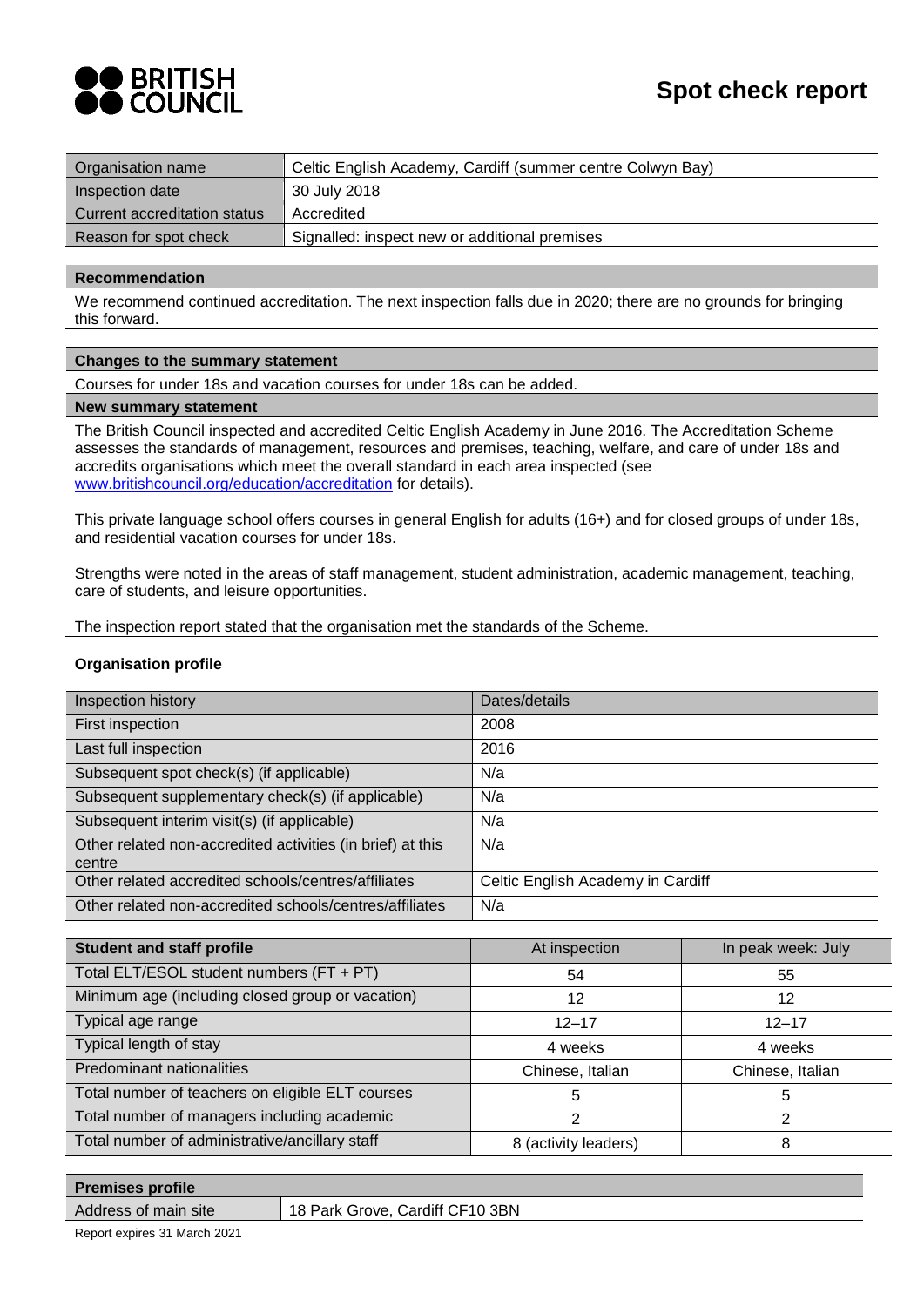| Additional sites in use     | Rydal Penrhos School, Pwllycrochan Avenue, Colwyn Bay, Conwy LL29 7BT |
|-----------------------------|-----------------------------------------------------------------------|
| Additional sites not in use | N/a                                                                   |
| Sites inspected             | Colwyn Bay                                                            |

# **Introduction**

#### **Background**

Celtic English Academy (CEA) is based in Cardiff and has been accredited since 2008. This year it ran a separate seasonal centre for the first time, in Colwyn Bay, North Wales. The purpose of this spot check inspection was to check this new centre.

### **Preparation**

The Accreditation Unit sent background paperwork to the inspector in advance of the inspection. The school knew that there would be a spot check but did not know the date.

#### **Programme and persons present**

The inspector arrived at 09.25 and departed at 13.15. Meetings were held with the Colwyn Bay centre manager and the chief executive officer of the overall organisation, who was visiting on the day of the inspection. The inspector also spoke to the director of studies (DoS) in Cardiff on the telephone. Focus group meetings were held with teachers, activity leaders and students, and the inspector spoke briefly with a group leader from China. A tour of the campus was undertaken, two of the three residential houses inspected, and a range of documentation viewed.

#### **Findings**

### **Significant changes since the last inspection**

The main change has been the establishment of this summer centre in Colwyn Bay. The centre offers an eightweek residential summer programme in July and August for juniors aged 11–17.

### **Management**

Overall management of the centre rests with head office (HO) in Cardiff, and a number of staff have been working between Cardiff and Colwyn Bay for the duration of the programme. The CEO, the chief operating officer (COO), the welfare officer, and the DoS are all based in Cardiff and each has been visiting Colwyn Bay regularly. Academic management is the responsibility of the DoS in the Cardiff school; he has been in this role for just under a year, having previously held roles as senior teacher and assistant director of studies. He has spent two days of most weeks in the new centre, providing workshops and carrying out observations as well as supporting teachers with materials and holding weekly meetings. On the days when he is in Cardiff, two teachers have been assigned to help with administrative tasks and facilitate communication with him. For the last part of the programme he was due to be full-time in Colwyn Bay, with a teaching commitment as well as his normal duties.

The centre manager has appropriate experience and qualifications for the role; she works year round in the Cardiff centre as personal assistant to the CEO and COO.

Recruitment of five teachers and eight activity leaders has been carried out and there is evidence of a full and thorough interviewing process. References are on file and staff have been inducted appropriately.

#### **Premises and resources**

The premises are on the campus of Rydal Penrhos, an independent day and boarding school in north Wales. The CEA centre has access to sports facilities across the campus, including tennis courts, playing fields, AstroTurf, a swimming pool and an indoor sports hall. It has a dedicated block with classrooms and indoor breakout areas as well as a large outdoor courtyard with seating. The adjacent hall is also used for gatherings and activities as required.

The dining hall is a short walk from the classrooms, and residential accommodation is in three houses, two within three or four minutes' walk, and the third approximately 10 minutes on foot.

#### **Teaching and learning**

The programme and materials were developed by a senior teacher and overseen by the DOS. DoS and colleagues in Cardiff and as this is the first year, feedback from teachers will be particularly important in identifying any changes or developments for subsequent programmes. Observation and development sessions have taken place regularly and there are records of both.

#### **Welfare and student services**

CEA has carried out a risk assessment for the premises in addition to the host school's own provision in this area, and appropriate fire safety procedures are in place.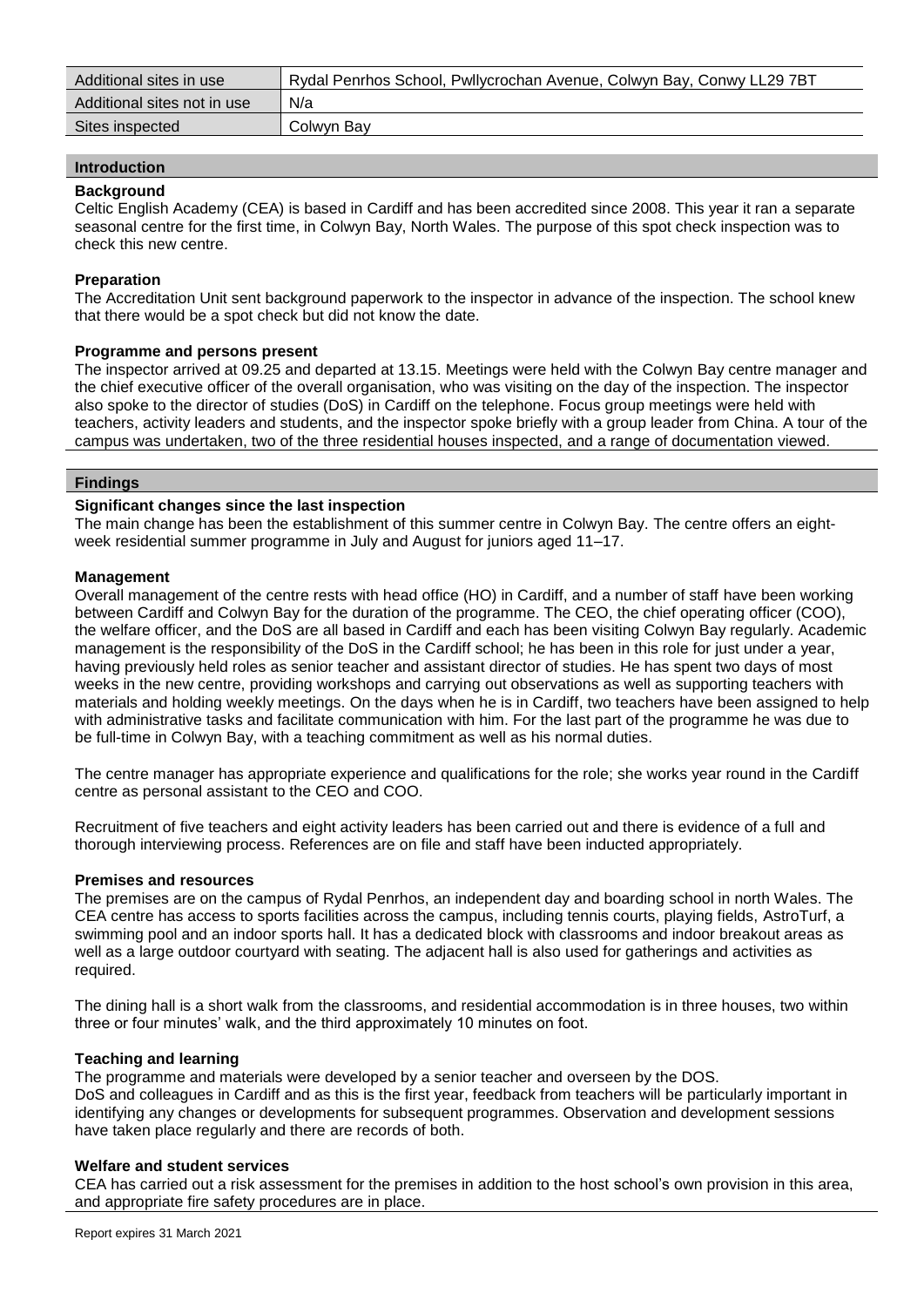The centre manager and activity leaders together ensure that welfare matters are taken care of and students demonstrated clear knowledge about, and appreciation of, staff and their roles in this respect. There is a full and varied social programme which includes afternoon and evening activities as well as a full and half day weekday excursion and weekend trips and activities. The programme is well-organised and appropriately staffed, and risk assessments are in place.

Residential accommodation is provided in three houses, with girls in one house, boys in a second, and the third accommodating, at the time of the inspection, a further eight boys with a group leader. There are CEA staff members in each house. Two houses were visited: Glan Aber (boys) and Ingleside (girls).

Bedrooms in both houses are spacious, shared by four or five students and of a fairly good standard. Bathroom facilities are just about adequate, but limited. Glan Aber, with 25 boys, has two bathrooms, each with a bath and a single shower, whilst Ingleside is slightly better with two showers on each floor. There are no separate staff facilities and a programme for use of the bathrooms is in operation. The inspector was told that the third residential house has separate facilities for staff.

# **Safeguarding under 18s**

The Cardiff school also accepts under 16s but only in closed groups and 16 and 17 year olds as individuals, whereas Colwyn Bay accepts individuals as well as groups. A separate safeguarding policy has been produced for the Colwyn Bay centre, which includes all required information. All staff undergoes basic awareness training, and the centre manager and welfare officer are both designated safeguarding leads and are trained to specialist level.

Activity leaders accompany students at all times and are residential, along with any group leaders, who are not counted in calculating appropriate ratios. Excursions and activities are appropriately organised and accompanied, with appropriate risk assessments and guidelines.

# **Premises and resources**

| <b>Premises and facilities</b>                                                                                                                                                | Met      |
|-------------------------------------------------------------------------------------------------------------------------------------------------------------------------------|----------|
| P1 Premises, including any external areas, are in a good state of repair, cleanliness and<br>decoration, and provide a comfortable environment for students and staff.        | Strength |
| P2 Classrooms and other learning areas provide a suitable study environment.                                                                                                  | Strength |
| P3 Students have adequate room and suitable facilities for relaxation and the<br>consumption of food.                                                                         | Met      |
| P4 Free drinking water is available. A choice of appropriate food at affordable prices is<br>available to students on site, if not available locally.                         | Met      |
| P5 There is adequate signage to buildings, routes, rooms and exits, and there are<br>facilities for the display of general information.                                       | Met      |
| P6 There is sufficient space for all staff, for meetings, relaxation and the storage of<br>personal possessions, and for teachers to carry out their preparation and marking. | Met      |

#### **Comments**

P1 The campus provides an extremely attractive environment with ample space for students outside class time, and access to well-maintained grounds with seating as well as covered areas in case of bad weather. Premises, including residential houses, are very well maintained and spotlessly clean throughout.

P2 All classrooms are spacious and quiet, with flexible furniture, good natural light and comfortable temperatures could be maintained even in the exceptionally hot weather.

# **Action taken on points to be addressed**

*Only points reviewed during this spot check are included here. Any points outstanding will be checked at the next full inspection.*

# **Care of under 18s**

C1 (2018: S1) The safeguarding policy does not include guidance on handling delayed DBS checks.

# **Addressed. This guidance has now been included in the policy.**

C3 (2018: M26) The description on the website of the level of care and support given to students under 18 is not very accessible and does not go into sufficient detail.

# **Not yet addressed.**

C4 The information sent to prospective teaching staff does not consistently mention the fact that all gaps in CVs must be explained satisfactorily, that proof of identity will be required and that reference requests will ask specifically whether there is any reason the applicant should not be engaged in situations involving responsibility for, or substantial access to, under 18s.